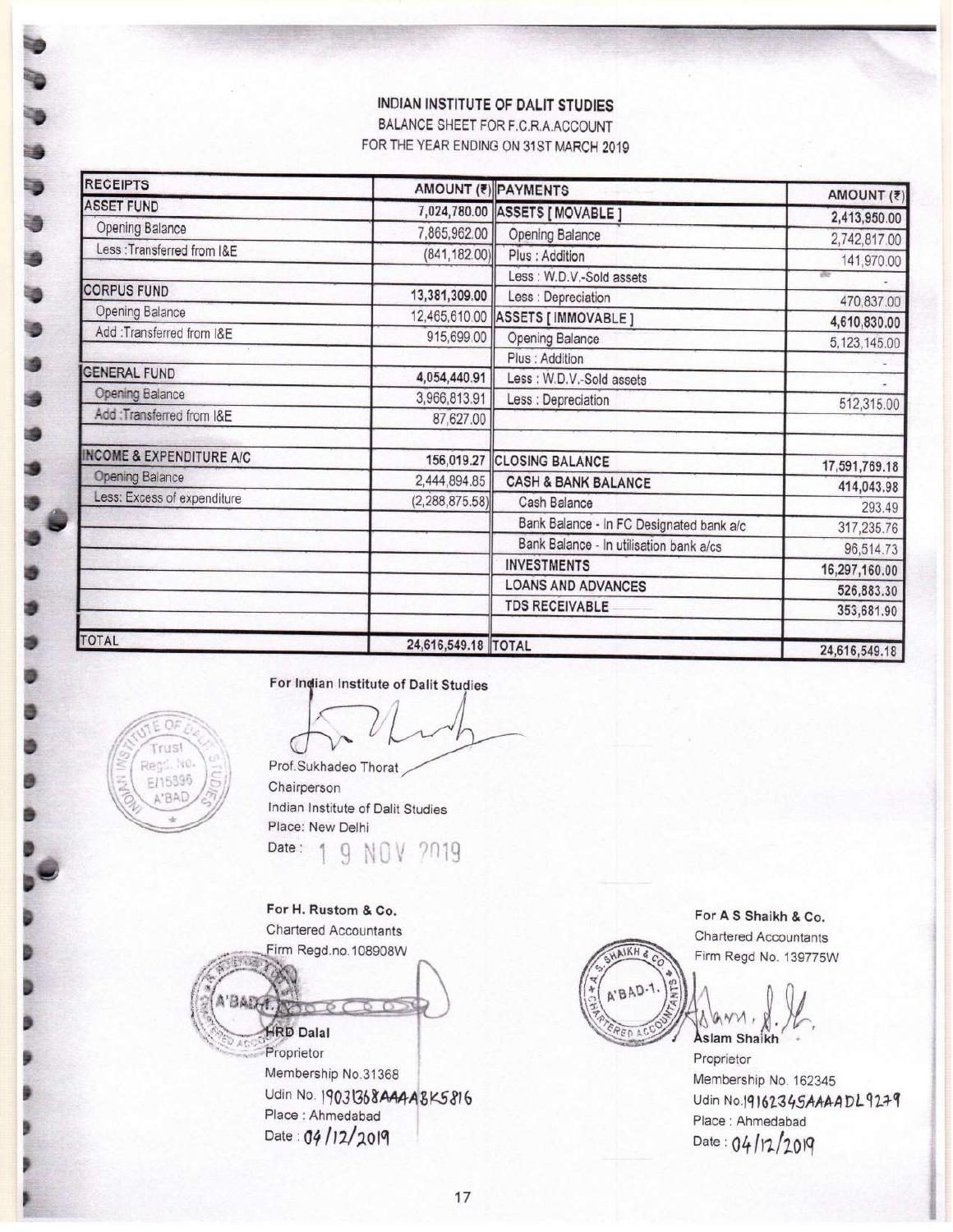# INDIAN INSTITUTE OF DALIT STUDIES

INCOME AND EXPENDITURE ACCOUNTS OF F.C.R.A. FOR THE PERIOD 1ST APRIL 2018 TO 31ST MARCH 2019

| <b>RECEIPTS</b>                          |                     | AMOUNT (?) PAYMENTS                             | AMOUNT (₹)    |
|------------------------------------------|---------------------|-------------------------------------------------|---------------|
| <b>INTEREST INCOME</b>                   |                     | 1,390,320.00 EXPENDITURE ON OBJECT OF THE TRUST | 11,595,676.00 |
| Designated Bank A/c interest             | 9,193.00            | Programme Expenses                              | 5,836,967.00  |
| Non Designated Bank a/c interest         | 1,381,127.00        | Human Resourse Expense                          | 5,758,709.00  |
| <b>GRANT INCOME</b>                      |                     | 13,544,708.62 ADMINISTRATIVE EXPENDITURE        | 4,482,932.20  |
|                                          |                     | Programme admin expenses                        | 195,657.00    |
|                                          |                     | Establishment expenditure                       | 3,153,499.20  |
|                                          |                     | Audit fees                                      | 140,000.00    |
|                                          |                     | Office rent                                     | 493,776.00    |
|                                          |                     | Remuneration to trustees                        | 500,000.00    |
|                                          |                     | <b>DEPRECIATION CHARGES</b>                     | 983,152.00    |
|                                          |                     | TRANSFER FROM ASSETS FUND                       | (841, 182.00) |
|                                          |                     | TRANSFER TO CORPUS FUND                         | 915,699.00    |
| <b>EXCESS OF EXPENDITURE OVER INCOME</b> |                     | 2,288,875.58 TRANSFER TO GENERAL FUND           | 87,627.00     |
| TOTAL                                    | 17,223,904.20 TOTAL |                                                 | 17,223,904.20 |

For Indian Institute of Dalit Studies



**ABBBBBBBBBBBB** 

3

4

-0

3

Prof.Sukhadeo Thorat Chairperson Indian Institute of Dalit Studies

Place: New Delhi 2019 9 NOV Date:

For H. Rustom & Co. **Chartered Accountants** Firm Regd.no.108908W

A'BAD **HRD Dalal** 

Proprietor Membership No.31368 Udin No 19031368AAAABK5816 Place : Ahmedabad Date: 04/12/2019



For A S Shaikh & Co. **Chartered Accountants** Firm Regd No. 139775W

Λ **Aslam Shaikh** 

Proprietor Membership No. 162345 Udin No. 19142345AAAADL9279 Place: Ahmedabad Date: 04/12/2019

 $\Omega$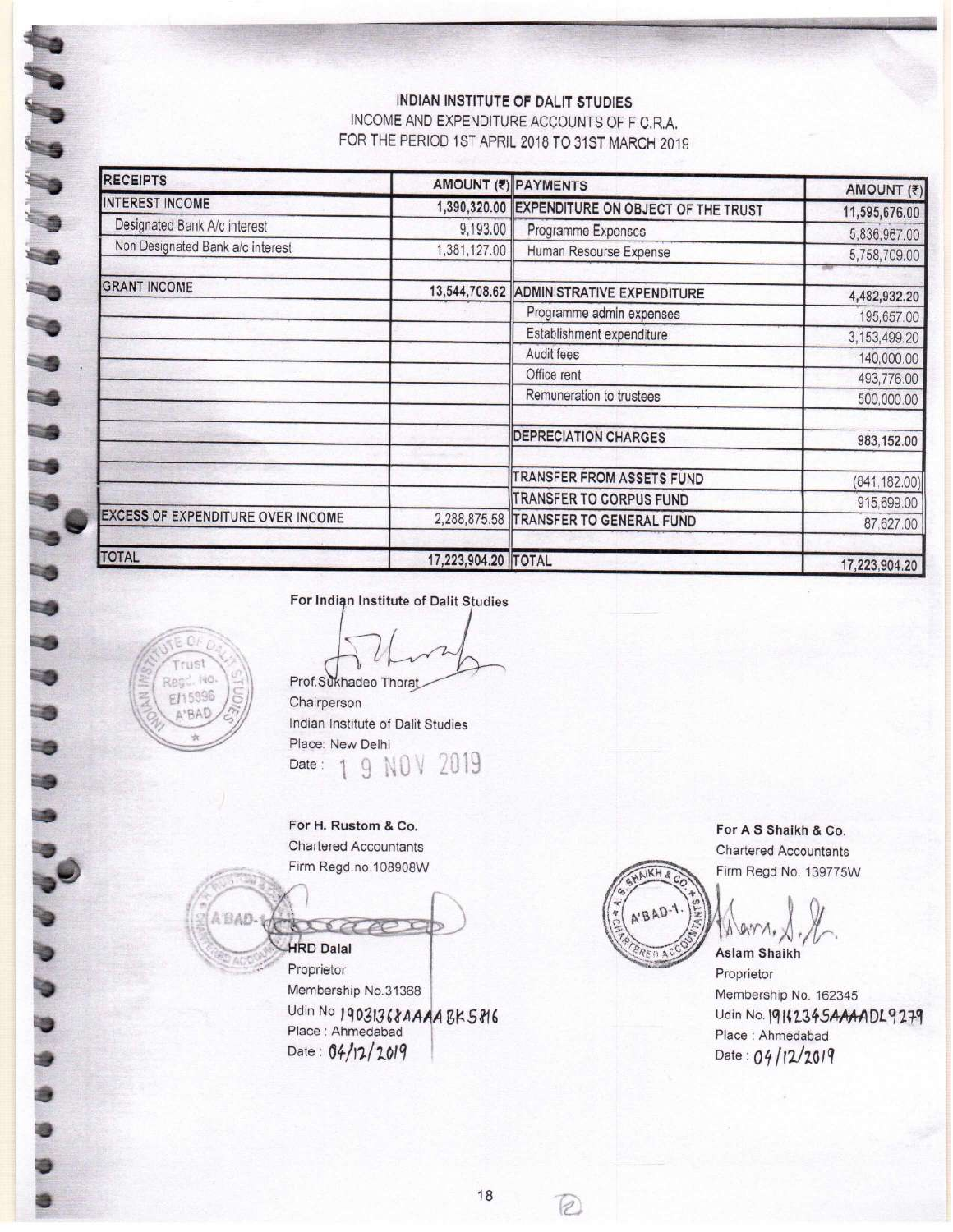## INDIAN INSTITUTE OF DALIT STUDIES

CONSOLIDATED STATEMENT OF RECEIPT AND PAYMENT (FOREIGN FUNDS) FOR THE YEAR 01/04/2018 TO 31/03/2019

| <b>RECEIPTS</b>                          |                     | AMOUNT (?) PAYMENTS                              | AMOUNT (₹)    |
|------------------------------------------|---------------------|--------------------------------------------------|---------------|
| <b>OPENING BALANCE</b>                   |                     | 18,877,318.76 EXPENDITURE ON OBJECT OF THE TRUST | 11,595,676.00 |
| <b>CASH &amp; BANK BALANCE</b>           | 1,655,291.56        | Programme Expenses                               | 5,836,967.00  |
| Cash Balance                             | 1,689.49            | Human Resourse Expense                           | 5,758,709.00  |
| Bank Balance - In FC Designated bank a/c | 1,653,602.07        |                                                  |               |
| Bank Balance - In utilisation bank a/cs  |                     |                                                  |               |
| <b>INVESTMENTS</b>                       | 16,155,790.00       | ADMINISTRATIVE EXPENDITURE                       | 4,482,932.20  |
| <b>LOANS AND ADVANCES</b>                | 588,171.00          | Program admin Cost                               | 195,657.00    |
| <b>TDS RECEIVABLE</b>                    | 478,066.20          | Establishment expenses                           | 3,153,499.20  |
|                                          |                     | Audit fees payments                              | 140,000.00    |
| <b>GRANT INCOME</b>                      | 13,544,708.62       | Office rent                                      | 493,776.00    |
|                                          |                     | Remunaration to Trustee                          | 500,000.00    |
| <b>NTEREST INCOME</b>                    | 1,390,320.00        | <b>CAPITAL EXPENDITURE</b>                       | 141,970.00    |
| Designated Bank Interest                 | 9,193.00            | Equipments purchase                              | 141,970.00    |
| Non-designated Bank a/c Interest         | 1,381,127.00        |                                                  |               |
|                                          |                     | <b>CLOSING BALANCE</b>                           | 17,591,769.18 |
|                                          |                     | <b>CASH &amp; BANK BALANCE</b>                   | 414,043.98    |
|                                          |                     | Cash Balance                                     | 293.49        |
|                                          |                     | Bank Balance - In FC Designated bank a/c         | 317,235.76    |
|                                          |                     | Bank Balance - In utilisation bank a/cs          | 96,514.73     |
|                                          |                     | <b>INVESTMENTS</b>                               | 16,297,160.00 |
|                                          |                     | <b>LOANS AND ADVANCES</b>                        | 526,883.30    |
|                                          |                     | <b>TDS RECEIVABLE</b>                            | 353,681.90    |
| TOTAL                                    | 33,812,347.38 TOTAL |                                                  | 33.812.347.38 |



 $\overline{\phantom{a}}$ 

۱,

់ទ

-3

-19

For Indian Institute of Dalit Studies

Prof Sykhadeo Thorat

Chairperson Indian Institute of Dalit Studies Place: New Delhi Date: 2019

For H. Rustom & Co.

**Chartered Accountants** Firm Regd.no.108908W A BAD. Sept

**HRD Dalal** Proprietor Membership No.31368 Udin No.19031368AAAABK5816 Place : Ahmedabad Date:  $04/12/2019$ 

**B.IKH** A'BAD.

For A S Shaikh & Co.

Chartered Accountants Firm Regd No. 139775W

A AM , W

Proprietor Membership No. 162345 Udin No.19162345AAAADL9279 Place: Ahmedabad Date: 04/12/2019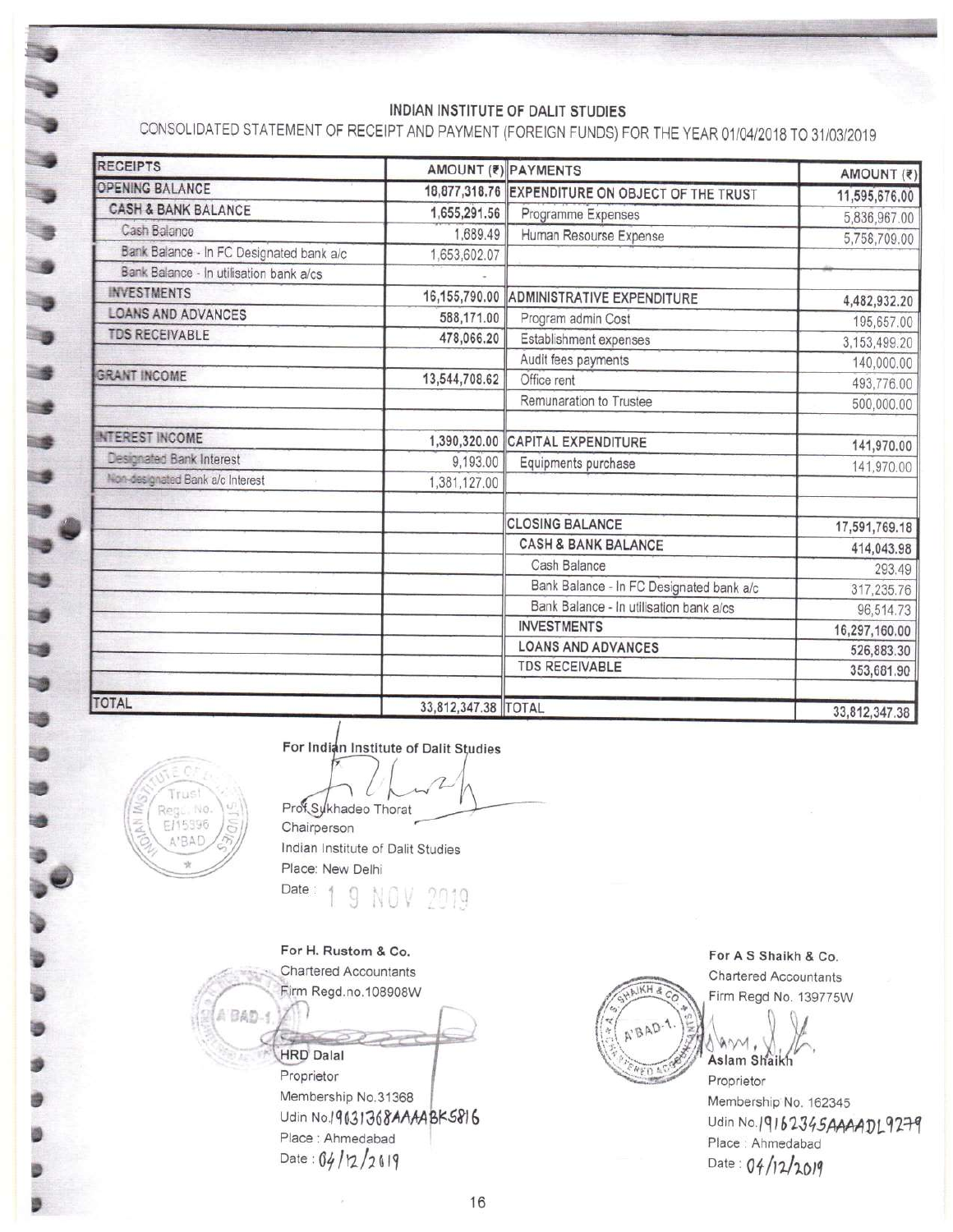## **Form FC-4 [See rule 17]**

Darpan ID\*\*\* : GJ/2018/0196346

The Secretary to the Government of India, Ministry of Home Affairs, Foreigners Division (FCRA Wing) Major Dhyan Chand National Stadium, India Gate New Delhi - 110002

\*\*\*Note:- Furnishing of Darpan ID shall be optional.

Subject: Account of Foreign Contribution (FC) for the year ending on the 31st March, 2019

1. FCRA registration number and Date

| (i). Number<br>: 231660773                                                                             |  |
|--------------------------------------------------------------------------------------------------------|--|
| $(ii)$ . Date<br>: 28/02/2007                                                                          |  |
| <b>FOR THE</b>                                                                                         |  |
| Details of receipt and utilisation of foreign contribution:<br>2.                                      |  |
|                                                                                                        |  |
| (i) Foreign Contribution received in cash/kind(value):                                                 |  |
|                                                                                                        |  |
| (a) Brought forward foreign contribution at the beginning of the year(Rs.) 18877318.76                 |  |
| (b) Income During the year*:                                                                           |  |
| (i) Interest: 1390320.00                                                                               |  |
|                                                                                                        |  |
| (ii) Other receipts from projects/activities:                                                          |  |
| Income during the year (Rs.)<br>S No                                                                   |  |
| Name and location of Project/activity<br>Year of commencement of the project /<br>activity             |  |
|                                                                                                        |  |
| (c) Foreign Contribution received during the financial year                                            |  |
|                                                                                                        |  |
| (i) Directly from a foreign source: 11614348.42                                                        |  |
| (ii) as transfer from a local source: 1930360.20                                                       |  |
|                                                                                                        |  |
| (d) Total Foreign Contribution $(a+b+c)$ (Rs.): 33812347.38                                            |  |
|                                                                                                        |  |
| *i.e. interest accrued on foreign contribution, or any other income derived from foreign contribution, |  |
|                                                                                                        |  |

(ii) (a). Donor wise detail of foreign contribution received:

|     | Sl.No   Name of donors                                     | Institutional/Individ Detail of the donor:<br>ual | official Address:<br>Email address:<br>website address:                                                                                                                               | Purposes for which<br>received<br>(Social, Cultural, Edu<br>cational, Economic,<br>Religious) | Specific Activity /<br>project | Amount Rs  |
|-----|------------------------------------------------------------|---------------------------------------------------|---------------------------------------------------------------------------------------------------------------------------------------------------------------------------------------|-----------------------------------------------------------------------------------------------|--------------------------------|------------|
| (1) | (2)                                                        | (3)                                               | (4)                                                                                                                                                                                   | (5)                                                                                           | (6)                            | (7)        |
|     | Center for Study of<br>Science<br>Technology and<br>Policy | Institutional                                     | 18, 10th Cross,<br>Papanna Layout,<br>Mayura Street,<br>Nagashettyhalli,<br>RVM II Stage,<br>Bangalore, India,<br>Email Id:<br>admin@cstep.in,<br>Website Address:<br>http://cstep.in | Educational                                                                                   | Educational<br>research        | 1930360.20 |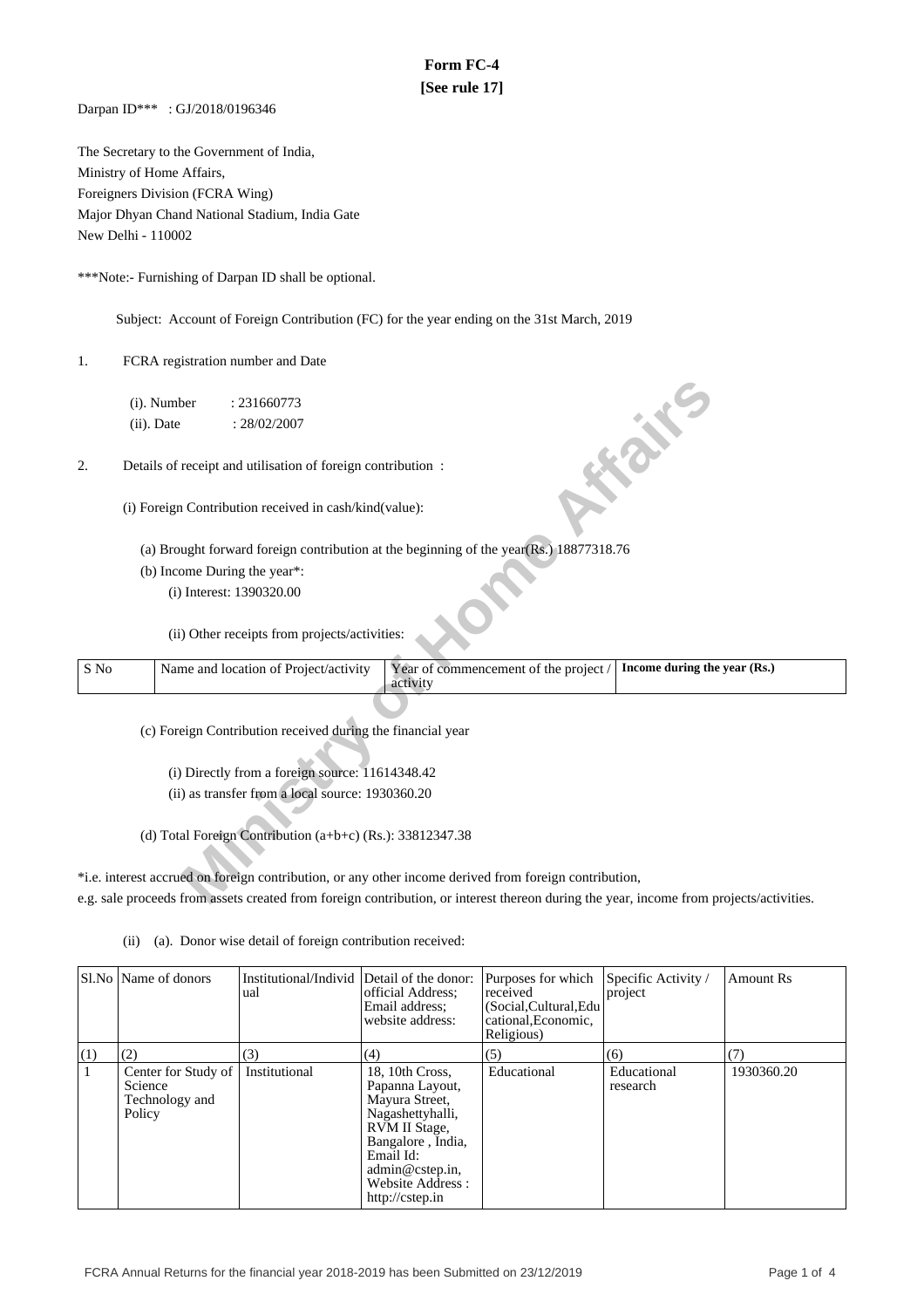|   | Sl.No   Name of donors                                 | Institutional/Individ Detail of the donor:<br>ual | official Address:<br>Email address:<br>website address:                                                                                                | Purposes for which<br>received<br>(Social,Cultural,Edu<br>cational, Economic,<br>Religious) | Specific Activity /<br>project | Amount Rs  |
|---|--------------------------------------------------------|---------------------------------------------------|--------------------------------------------------------------------------------------------------------------------------------------------------------|---------------------------------------------------------------------------------------------|--------------------------------|------------|
| 2 | Rosa Luxemburg<br>Stiftung                             | Institutional                                     | Franz - Mehring-<br>Platz 1, 10243<br>Berlin, Germany,<br>Germany, Email<br>Id:<br>info@rosalux.org,<br>Website Address:<br>https://www.rosalu<br>x.de | Educational                                                                                 | research work                  | 4034315.00 |
| 3 | International<br>Development<br><b>Research Center</b> | Institutional                                     | PO Box<br>8500, Ottawa,<br>ON.Canada K1G<br>3H9, Canada,<br>Email Id:<br>sverma@idrc.ca.<br>Website Address:<br>http://www.idrc.ca/                    | Educational                                                                                 | Research work                  | 7580033.42 |

(b) Cumulative purpose-wise amount of all foreign contribution donation received :

| Sl.No | Purpose     | Amoun                         |
|-------|-------------|-------------------------------|
|       | Educationa. | $\mathbf{v} \cdot \mathbf{r}$ |

#### 3. Details of Utilization of foreign contribution:

| Sl.No<br>Purpose |                                                                                                                                                                 |                                                 |                  |                                            | Amount                                                                                                                                                                                       |                                  |                 |         |                 |         |
|------------------|-----------------------------------------------------------------------------------------------------------------------------------------------------------------|-------------------------------------------------|------------------|--------------------------------------------|----------------------------------------------------------------------------------------------------------------------------------------------------------------------------------------------|----------------------------------|-----------------|---------|-----------------|---------|
| $\mathbf{1}$     | Educational                                                                                                                                                     |                                                 |                  |                                            |                                                                                                                                                                                              | 11614348.42                      |                 |         |                 |         |
| 3.               | Details of Utilization of foreign contribution:<br>(a) Details of activities/projects for which foreign contribution has been received and utilised (in rupees) |                                                 |                  |                                            |                                                                                                                                                                                              |                                  |                 |         |                 |         |
| Sl. No.          | Name of<br>project/acti ocation<br>vity                                                                                                                         | Address/L                                       | Previous Balance |                                            |                                                                                                                                                                                              | Receipt during the year Utilised |                 |         | Balance         |         |
|                  |                                                                                                                                                                 |                                                 | In cash          | In Kind                                    | In cash                                                                                                                                                                                      | In Kind                          | In cash         | In Kind | In cash         | In Kind |
| (1)              | (2)                                                                                                                                                             | (3)                                             | (4)              | (5)                                        | (6)                                                                                                                                                                                          | (7)                              | (8)             | (9)     | (10)            | (11)    |
|                  | Education<br>al<br>Research                                                                                                                                     | <b>New</b><br>Delhi<br>Delhi<br>Delhi1100<br>49 | 18877318.<br>76  | 0.00                                       | 14935028.<br>62                                                                                                                                                                              | 0.00                             | 16220578.<br>20 | 0.00    | 17591769.<br>18 | 0.00    |
| Total            |                                                                                                                                                                 |                                                 | 18877318.<br>76  | 0.00                                       | 14935028.<br>62                                                                                                                                                                              | 0.00                             | 16220578.<br>20 | 0.00    | 17591769.<br>18 | 0.00    |
|                  | (b) Details of utilisation of foreign contribution:                                                                                                             |                                                 |                  | (Regulation) Rules. 2011 (Rs.): 4482932.20 | (i) Total Utilisation** for projects as per aims and objectives of the association (Rs.):11595676.00<br>(ii) Total administrative expenses as provided in rule 5 of the Foreign Contribution |                                  |                 |         |                 |         |

(Regulation) Rules, 2011 (Rs.) :4482932.20

\*\* It is affirmed that the utilisation of foreign contribution is not in contravention of the provisions contained in the Foreign Contribution(Regulation) Act, 2010 (42 of 2010) and more particularly in section 9 and section 12 of the Act which, inter-alia, states that the acceptance of foreign contribution is not likely to affect prejudicially

(A) the soverignty and integrity of india; or.

(B) the security, strategic, scientific or echnomic interest of the state; or

- (C) the public interest; or
- (D) freedom or fairness of election to any legistature; or
- (E) friendly relations with any foreign state; or

(F) harmony between religious, racial, social, lingusitic or relgional groups, castes or communities.

(c) Total purchase of fresh assets (Rs.)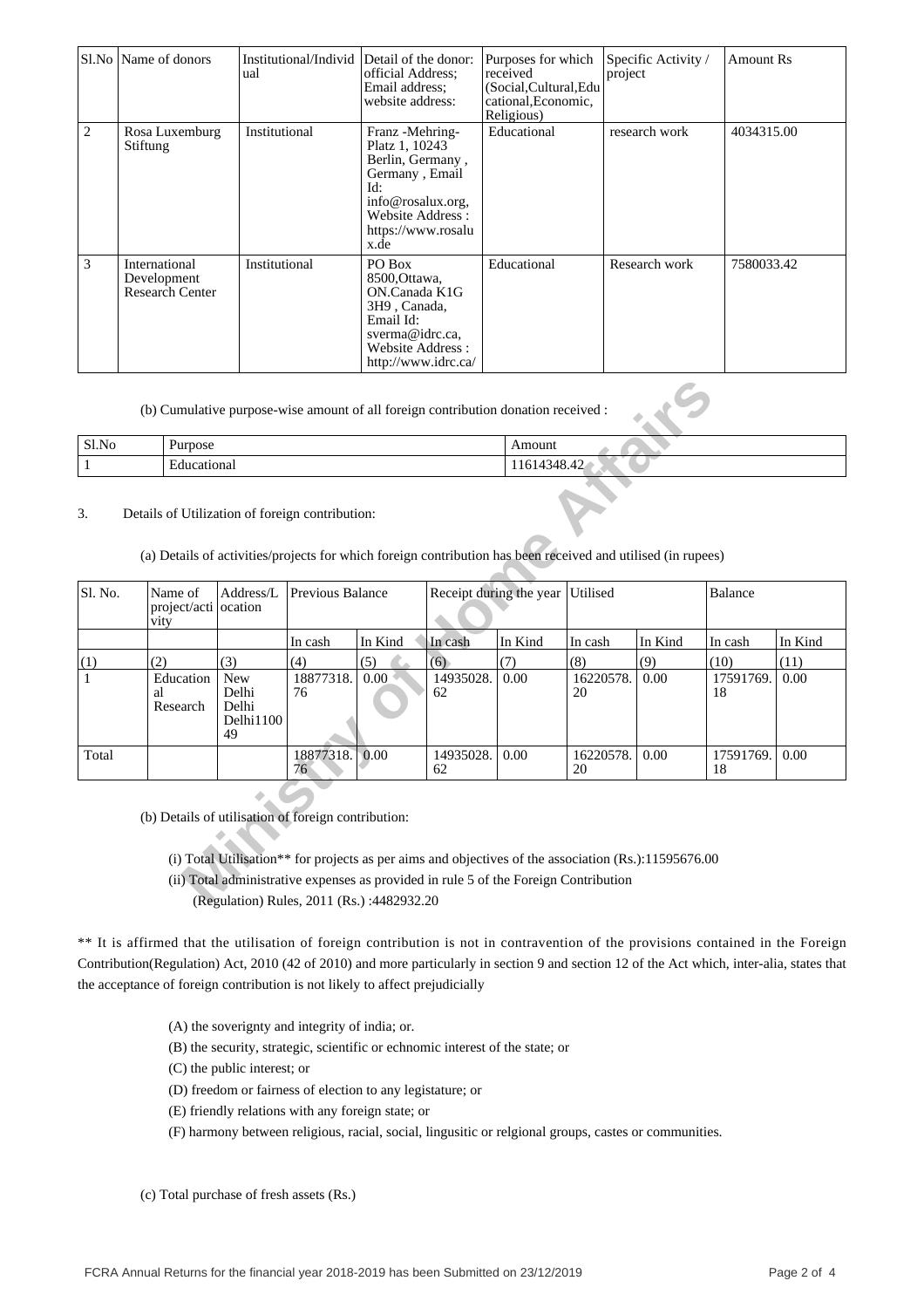| Sl. No. | Activity in the name of Association | Details                    | Purpose                 | Total (in Rs.) |
|---------|-------------------------------------|----------------------------|-------------------------|----------------|
| (i)     | Creation of movable assests         | Purchase of Apple mac book | research work           | 109670.00      |
| (ii)    | Creation of movable assests         | Purchase of Airconditioner | use in Research<br>unit | 32300.00       |
|         | Total                               |                            |                         | 141970.00      |

(d) FC transferred to other associations

| Sl.<br>NO. | 10r<br>the<br>000001<br>ОI<br>me<br>ы<br>455V | Date | ™OS∟ | .moun* |
|------------|-----------------------------------------------|------|------|--------|
| . .        | $\overline{\phantom{a}}$<br>$\sim$            |      |      | ٠.     |

(e) Total utilisation In the year (Rs.)(b+c+d) 16220578.20

#### 4. Details Of unutilised foreign contribution:

#### (i) Total FC invested in term Deposits (Rs.):

|                            |                 | (i) Total FC invested in term Deposits (Rs.):                                                                                                                                                                                                                                                                                                                                 |                     |        |     |                        |                   |                  |                            |
|----------------------------|-----------------|-------------------------------------------------------------------------------------------------------------------------------------------------------------------------------------------------------------------------------------------------------------------------------------------------------------------------------------------------------------------------------|---------------------|--------|-----|------------------------|-------------------|------------------|----------------------------|
| Sl. No.                    | Details         |                                                                                                                                                                                                                                                                                                                                                                               |                     |        |     | Total(in Rs.)          |                   |                  |                            |
| (i)                        |                 | Opening Balance of FD                                                                                                                                                                                                                                                                                                                                                         |                     |        |     | 17222027.00            |                   |                  |                            |
| (ii)                       |                 | FD made during the year                                                                                                                                                                                                                                                                                                                                                       |                     |        |     | 1681143.00             |                   |                  |                            |
| (iii)                      |                 | Less: realisation of previous FD                                                                                                                                                                                                                                                                                                                                              |                     |        |     | 1725445.00             |                   |                  |                            |
|                            |                 | Closing balance of FD                                                                                                                                                                                                                                                                                                                                                         |                     |        |     | 17177725.00            |                   |                  |                            |
| 5.<br>6.                   |                 | (ii) Balance of unutilised foreign contribution, in cash/bank, at the end of the year(Rs):<br>(a) Cash in hand: $293.49$<br>(b) in FC designated bank account: $317235.76$<br>(c) in utilisation bank account(s): $96514.73$<br>Details of foreigners as Key functionary/working/associated: 0.00<br>Details of Land and Building remained unutilised for more than two year: |                     |        |     |                        |                   |                  |                            |
| Sl. No.                    | <b>Building</b> | Location of Land and                                                                                                                                                                                                                                                                                                                                                          | Year of acquisition |        |     | Purpose of acquisition |                   |                  | Reason of unutilisation    |
| (1)                        | (2)             |                                                                                                                                                                                                                                                                                                                                                                               | (3)                 |        | (4) |                        |                   | (5)              |                            |
| (7)<br>Name of the<br>Bank |                 | (a) Details of designated FC bank account for receipt of Foreign Contribution (As on 31st March of the year ending):<br><b>Branch Address</b><br>With pincode)                                                                                                                                                                                                                | Phone No.           | E-mail |     | <b>IFSC</b> Code       | <b>Account No</b> |                  | Date of Opening<br>Account |
| (1)                        |                 | (2)                                                                                                                                                                                                                                                                                                                                                                           | (3).                | (4)    |     | (5)                    | (6)               |                  | (7)                        |
| <b>AVIC RANK</b>           |                 | Khon Morket                                                                                                                                                                                                                                                                                                                                                                   |                     |        |     | IITIB0000120           |                   | <b>VVVVVVVVV</b> |                            |

- (a) Cash in hand: 293.49
- (b) in FC designated bank account: 317235.76
- (c) in utilisation bank account(s): 96514.73
- 5. Details of foreigners as Key functionary/working/associated: 0.00
- 6. Details of Land and Building remained unutilised for more than two year:

| ' Sl. No. | Location of Land and<br>Building | Year of acquisition | Purpose of acquisition | Reason of unutilisation |
|-----------|----------------------------------|---------------------|------------------------|-------------------------|
|           | ست                               | v                   | ι Δ                    | ີ                       |

### (7) (a) Details of designated FC bank account for receipt of Foreign Contribution (As on 31st March of the year ending):

| Name of the<br>Bank | <b>Branch Address</b><br>With pincode)                                    | Phone No. | E-mail | <b>IFSC</b> Code | Account No          | Date of Opening<br>Account |
|---------------------|---------------------------------------------------------------------------|-----------|--------|------------------|---------------------|----------------------------|
|                     | (2)                                                                       | (3).      | (4)    | (5)              | (6)                 |                            |
| AXIS BANK           | Khan Market<br>Shop $2A-2B$<br>Khan Market,<br>New Delhi,<br>Delhi, Delhi |           |        | UTIB0000120      | XXXXXXXXX<br>XX2714 |                            |

(b) Details of all utilization bank accounts for utilization of Foregin Contribution (As on 31st March of the year ending)

| Name of the<br>Bank | <b>Branch Address</b><br>With pincode)                                          | Phone No. | E-mail | <b>IFSC Code</b> | Account No          | Date of Opening<br>Account |
|---------------------|---------------------------------------------------------------------------------|-----------|--------|------------------|---------------------|----------------------------|
| (1)                 | (2)                                                                             | (3).      | (4)    | (5)              | (6)                 | (7)                        |
| <b>AXIS BANK</b>    | Khan Market<br>$\rm Shop 2A-$<br>2B, Khan Market,<br>New Delhi,<br>Delhi, Delhi |           |        | UTIB0000120      | XXXXXXXX<br>XX8888  |                            |
| <b>AXIS BANK</b>    | Khan<br>Market, Shop 2A-<br>2B, Khan Market,<br>New Delhi,<br>Delhi, Delhi      |           |        | UTIB0000120      | XXXXXXXXX<br>XX6959 |                            |

FCRA Annual Returns for the financial year 2018-2019 has been Submitted on 23/12/2019